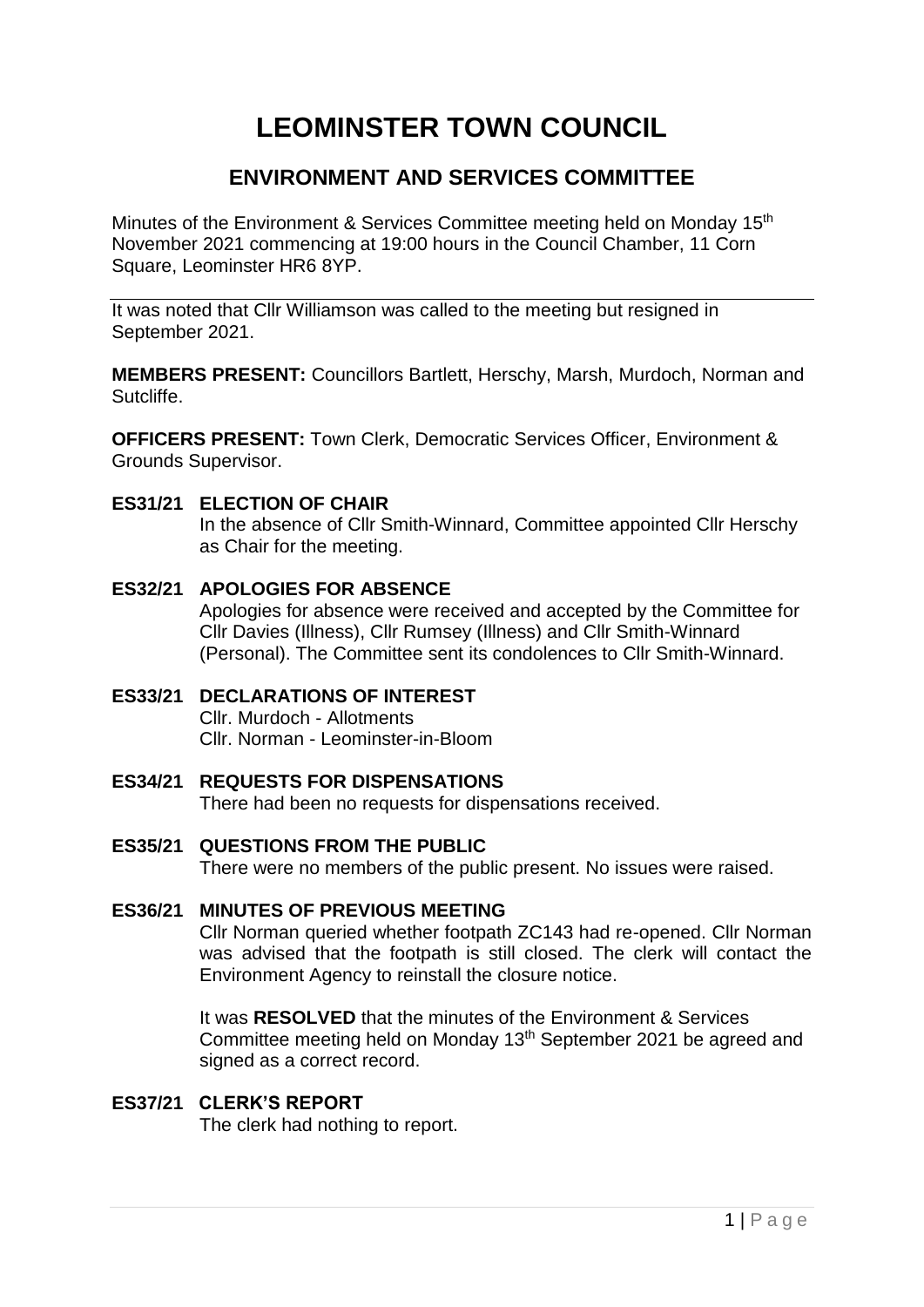#### **ES38/21 COMMITTEE UPDATE REPORT**

Committee considered the update report and following discussion they **RESOLVED:**

- To note the report;
- To arrange for the overhanging branches on pavements around the town to be removed;
- To contact Balfour Beatty regarding the resurfacing of footpath ZC94 by Leominster Primary School;
- To obtain quotes from the lengthsman to infill the potholes on footpath ZC94 by Leominster Primary School;
- To note that concerns were raised regarding a bus turning and reversing towards pupils when they were leaving Leominster Primary School;
- To obtain a location app (for use on mobile phones) and set up a risk assessment for the Footpath Officers;
- To note the following points regarding The Queens Green Canopy:
	- To request that mixed black poplars are planted at the Brightwells site;
	- To note that the clerk has recommended Frank Matthews to supply the heritage fruit trees for the Ginhall Green site as they supplied the original trees;
	- To note that the Moravian Church has requested that some trees are planted in their grounds;
	- To note that the Environment Agency will initially be responsible for a replacement and maintenance contract for the trees
- To note the suggestion to contact James Bissett at Herefordshire Council regarding a Community Orchard pruning event;
- To forward contact details for the Binit waste recycling initiative to Grange Court;
- To note that Arkwright Court and Grange Court were also recipients of a Heart of England in Bloom award;
- To note the verbal update from the clerk in respect of the Environmental Working Group:
	- The Group met at 6pm prior to the Environment & Services Committee meeting;
	- The Group discussed Leominster Town Council's tree statement and this will be included on the agenda for the next Environment & Services Committee meeting;
	- An environmental assessment has been carried out on the Servants Quarters and it has been established that there is no insulation in the roof. A quote for wool insulation has been obtained for 11 Corn Square.The clerk will obtain 2 further quotes and find out if any grants are available for the work.
- To note that further paperwork for the Great Places to Visit Fund is in the form of a deed and will need to be considered at the next Full